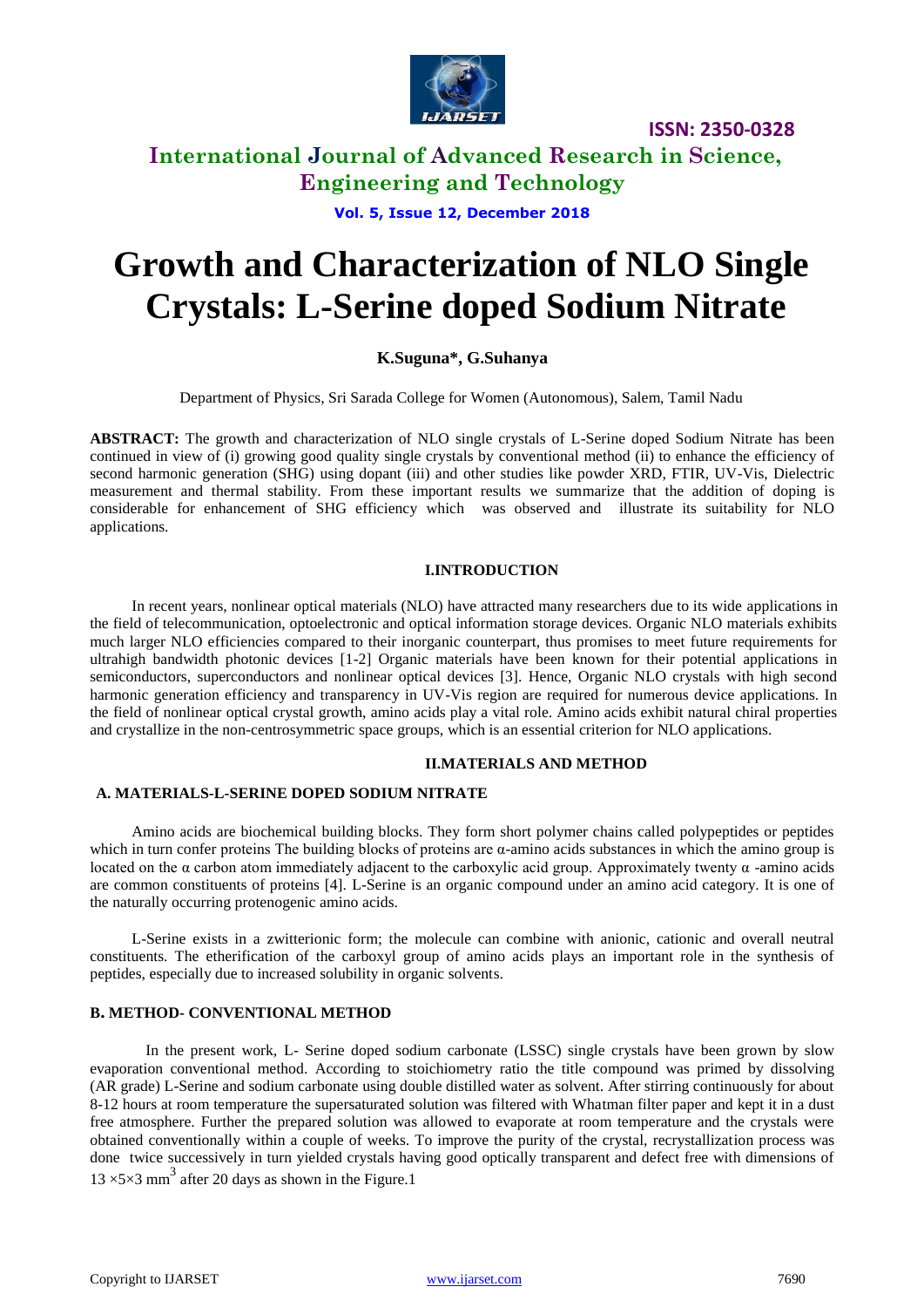

# **International Journal of Advanced Research in Science, Engineering and Technology**

**Vol. 5, Issue 12, December 2018**



Figure.1 As grown single crystal of LSSC

## **III. CHARACTERIZATION**

The grown crystals were subjected to various characterizations such as single crystal XRD, powder XRD, FTIR, UV, Photoluminescence, Dielectric measurement, thermal analysis and SHG efficiency results were discussed in detail.

# **A. SINGLE CRYSTAL X-RAY DIFFRACTION ANALYSIS**

The grown L-Serine sodium carbonate crystal was subjected to single crystal X-ray diffraction analysis using KAPPA APEXII to identify the structure and refined the matrix least square technique from the SHELXL program. Further, the analysis revealed that the title crystal belongs to orthorhombic system with non-centrosymmetric space group P<sub>212121</sub>, Z=4 and the lattice parameters are a= 5.61 (A°), b=8.62 (A°), c=9.39(A°),  $\alpha = \beta = \gamma = 90^\circ$  and Volume=  $454(A^3)$  and the results are in good agreement with the reported value [5,6].

## B. **POWDER X-RAY DIFFRACTION ANALYSIS**

Powder X-ray diffraction study was carried out by employing a SIEFERT 3003 TT diffractometer with a characteristic CuK $\alpha$  ( $\lambda$ =1.540598Å) radiation from 10° to 80° at a scan rate of 2°/min. The powder XRD pattern for the grown crystal is shown in Figure.2.The appearance of sharp and strong peaks confirms good crystallinity of the grown sample. The lattice parameters calculated and are found to be a= 5.674 (A°), b=8.597 (A°), c=9.270(A°),  $\alpha$ = $\beta$ = $\gamma$ =90° and Volume= 452(A3). The results of powder XRD and single crystal XRD studies are found to be in good agreement with the data available in the JCPDS card no: 27-1989. A slight shift in the sharp peak position (22.78°) towards the lower angle side may be due to the addition of sodium carbonate in L-Serine crystal and it is also confirmed by a slight variation observed in the lattice parameters of the grown crystal.



Figure.2 Powder X-ray diffraction pattern of LSSC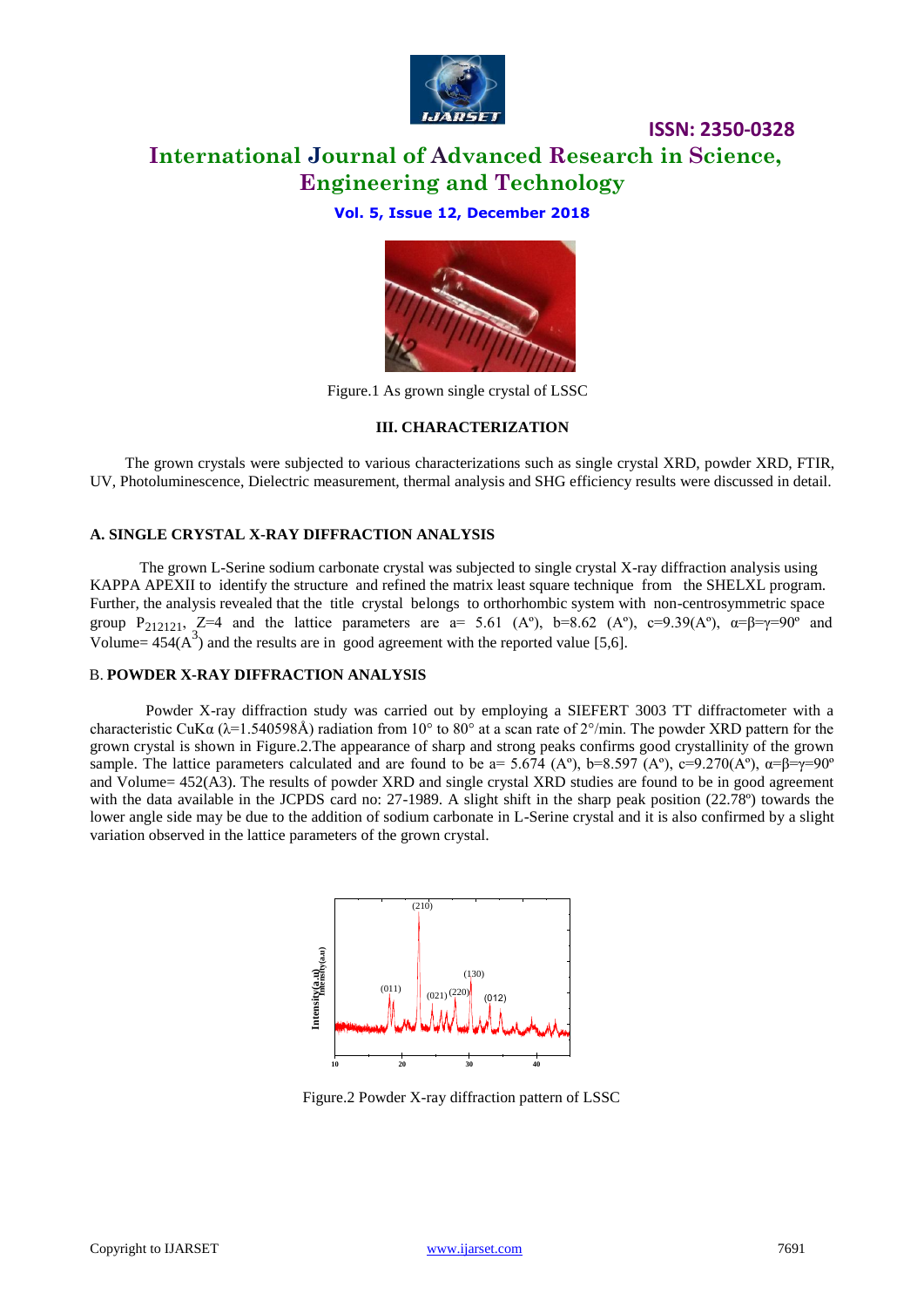

# **International Journal of Advanced Research in Science, Engineering and Technology**

**Vol. 5, Issue 12, December 2018**

#### **C. FOURIER TRANSFORMS INFRARED (FT-IR) SPECTRAL ANALYSIS**

FT-IR spectrum of L-serine sodium carbonate single crystals are recorded in the range 400-4000 cm-1 using on Perkin Elmer RXI FTIR spectrometer. The frequency assignments of the expected functional groups are given below. The resulting FTIR spectrum is shown in Figure.3. In this spectrum, the broad band at 3447 cm-1is due to the presence of OH. Frequencies observed at 3092 and 2730 cm<sup>-1</sup> are attributed as NH3+stretching and CH stretching, respectively. COO<sub>-</sub> anti symmetric stretching vibration is observed at 1599 cm<sup>-1</sup>. The CH<sub>2</sub> bending vibrations are at 1469 and 1383cm<sup>-1</sup>. The bending and rocking vibrations due to CH group have been observed at 1342 and 1304 cm<sup>-1</sup> respectively. The CN Stretching vibrations produce peaks around 968cm<sup>-1</sup>. The C-N groups are revealed by the peaks observed at 1126 and 1013 cm<sup>-1</sup>. The peaks observed at 918, 610 and 525 cm<sup>-1</sup> indicates the presence of CH<sub>2</sub> group.



Figure. 3 FT-IR spectrum of LSSC

# **D. UV-VISIBLE SPECTRAL ANALYSIS**

Optical window width is an important characteristic of an NLO material. Hence, it is necessary that the transmission of electromagnetic waves of the UV-Vis-NIR range is measured. From the transmission spectrum as shown in Figure.4 it is observed that the LSSC crystal have good transmission in the entire visible region and the lower cutoff is found to be 206 nm. The absence of absorption in the region between 200-1100 nm shows that this crystals is suitable for optical window applications



Figure.4 Optical transmittance spectrum of LSSC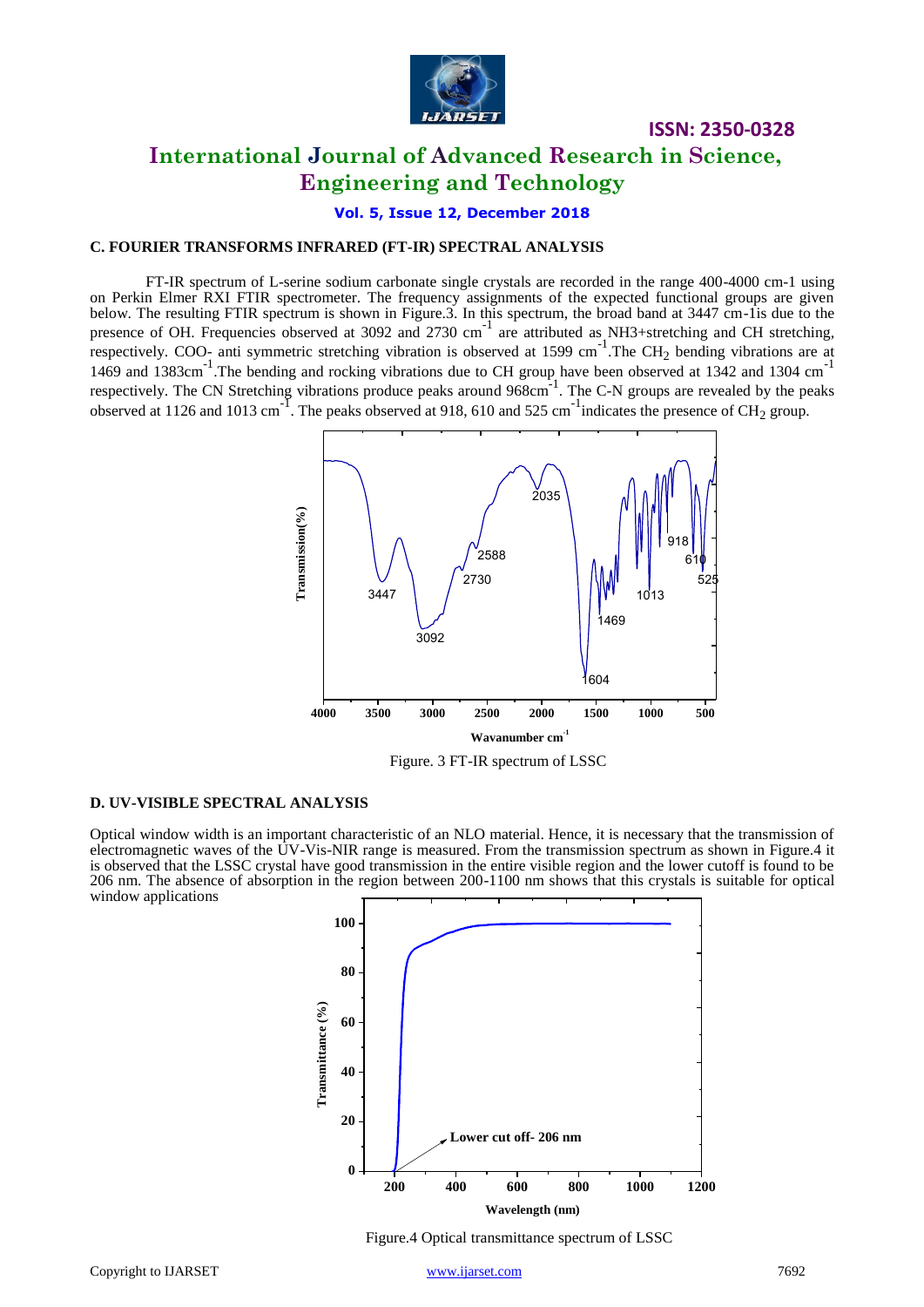

# **International Journal of Advanced Research in Science, Engineering and Technology**

**Vol. 5, Issue 12, December 2018**



Figure.5 PL spectrum of LSSC

The dependence of optical absorption coefficient with the photon energy helps to study the band structure and type of transition of electrons. The optical absorption coefficient  $(I)$  was calculated from the transmittance data using the following relation,

 $\alpha = (1/d) \log (1/T...$  [1] [1] [1] [1] [1] [1]  $(1)$ 

where T is the transmittance and d is the thickness of the crystal. The absorption coefficient  $(\alpha)$  is related to band gap energy (Eg) obeying the following relation for high photon energies (hv) as [7],

α=A (hν – Eg)1/2 / hν (2)………………………(2)

where Eg is the optical band gap of the crystal and A is a constant. Talc's plot of (αhν)2 against photon energy (hν) at room temperature is shown in Figure.5. The linear behavior of the plot is the evidence of indirect transition between valence band and conduction band. Hence, optical band gap (Eg) was estimated by the extrapolation of the linear part of the plot and the band gap energy of the material was found to be 5.8eV. The larger optical band gap shows that the defect concentration in the grown crystal is very low. The internal efficiency of the device also depends upon the absorption coefficient. Hence by tailoring the absorption coefficient and tuning the band gap of the material, one can achieve the desired material which is suitable for fabricating various layers of the optoelectronic devices as our required.

# **E. PHOTOLUMINESCENCE STUDY**

In Photoluminescence (PL) techniques, the spectrum emitted by the radioactive recombination of photo generated minority carriers is used to measure the band gap energy. However a large amount of impurities induces a large free carrier density in the bands. Consequently, a different carrier interaction causes remarkable modification of the line shape and spectral energy of PL spectrum. The emission spectrum of the grown single crystal of LSCC was recorded in the range of 200-800 nm respectively as shown in the Figure.6. The emission peak is observed at 468 nm for the excited wavelength 250 nm. This result indicates that the grown crystal has blue emission [8].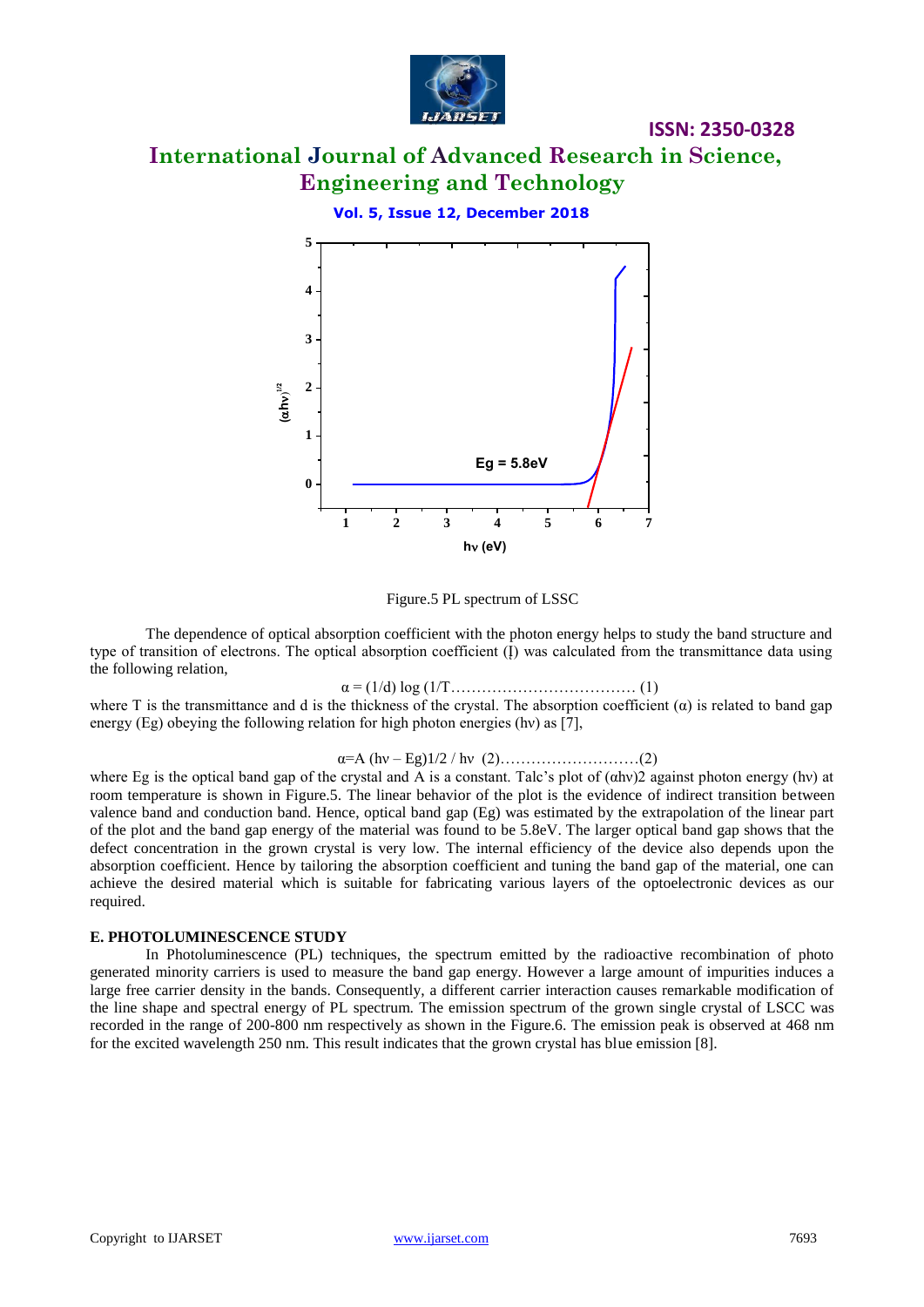# **International Journal of Advanced Research in Science, Engineering and Technology**



### **F. THERMAL ANALYSIS**

Thermo gravimetric and Different thermal analysis give information regarding phase transition, water of crystallization and different stages of decomposition of the crystal. The thermo gravimetric and differential thermal analysis of the crystal was carried out between 0  $\degree$ C and 1000  $\degree$ C at a heating rate of 10K/min in the nitrogen atmosphere. The resulting spectrum is shown in Figure.7. There is no weight loss up to 150  $^{\circ}$ C, hence the material is free of any solvent entrapped in the crystal lattice. A major weight loss was observed just above  $150^{\circ}$ C.it is assigned to degradation of LSSC. The total degradation occurred in three stages and it is extended up to 930  $^{\circ}$ C. There is a sharp endothermic peak with a maximum at 210ºC which corresponds to the major weight loss of about 56.33%. Hence this endothermic peak is assigned to melting point of the compound. The sharp peaks of this endothermic peak show the good degree of crystallinity of the grown crystal. The subsequent endothermic peaks that follow this melting point corresponding to the decomposition of the compound. The TGA and DTA curves for the powder sample of LSSC are shown in Figure.7. From the result of DTA, it is established that no transformation in the structure was observed before melting. Hence the material can be exploited for any suitable application up to its melting (190 $^{\circ}$ C).



Figure.7. TG and DTA curve of LSSC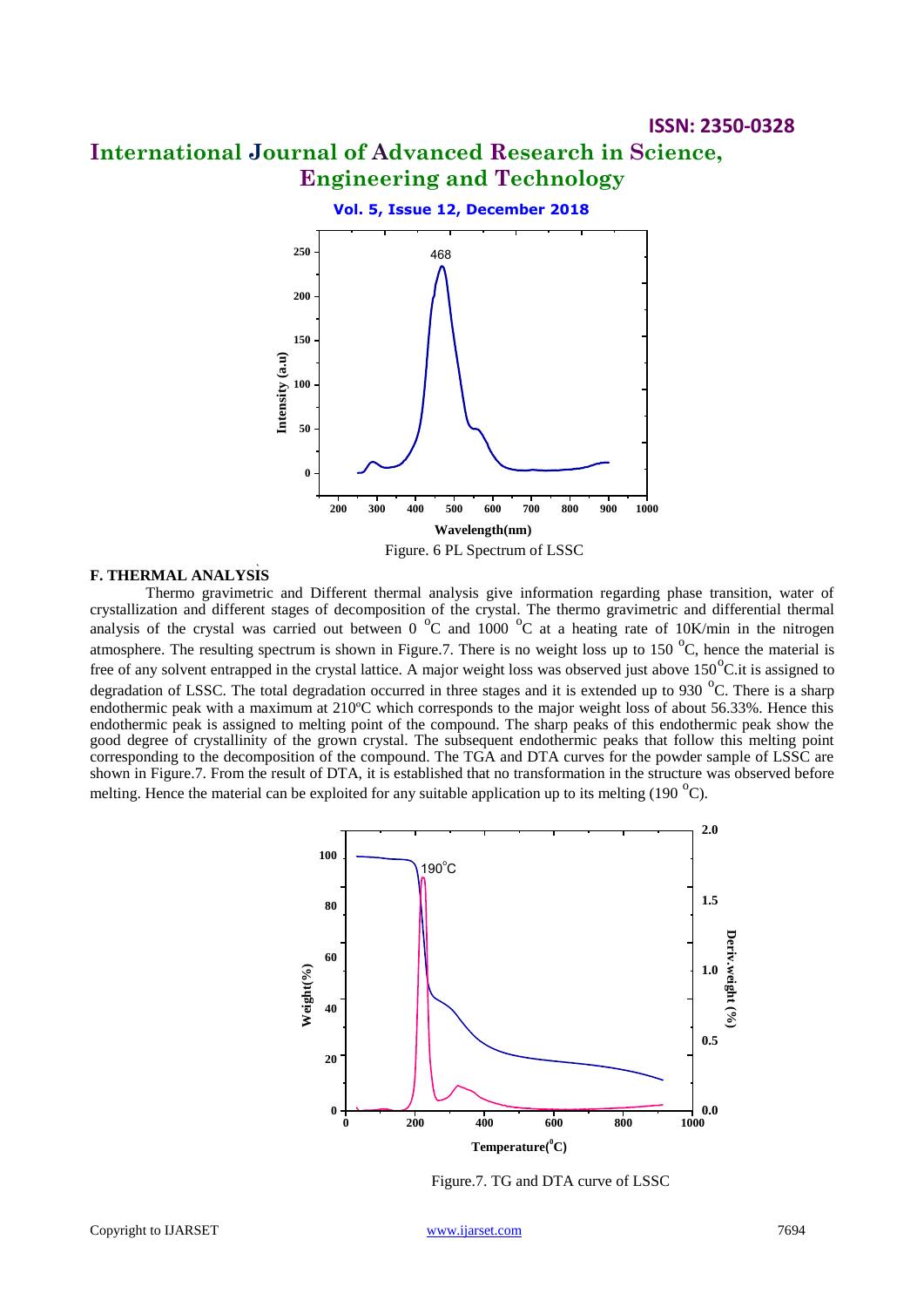

# **International Journal of AdvancedResearch in Science, Engineering and Technology**

# **Vol. 5, Issue 12, December 2018**

## **G. DIELECTRIC STUDIES**

The dielectric studies of LSSC single crystal was carried out using the Numeric Phase sensitive multimeter (PSM) instrument at room temperature. Capacitance values are measured for frequencies varying from 50 Hz to 5MHz. Figure.8 (a) and Figure.8 (b) shows the variations of dielectric constant and dielectric loss with log frequency for LSSC crystal at room temperature. It is observed that the dielectric constant and dielectric loss decreases with increasing log frequency and attains a constant value in the high frequency region. The low value of dielectric constant and dielectric loss in the high frequency suggests that the LSSC crystal possesses enhanced optical quality with lesser defects and these parameters is of vital importance for nonlinear optical materials towards particular applications.



Figure.8 (a) Log frequency versus dielectric constant



Figure.8 (b) Log frequency versus dielectric loss